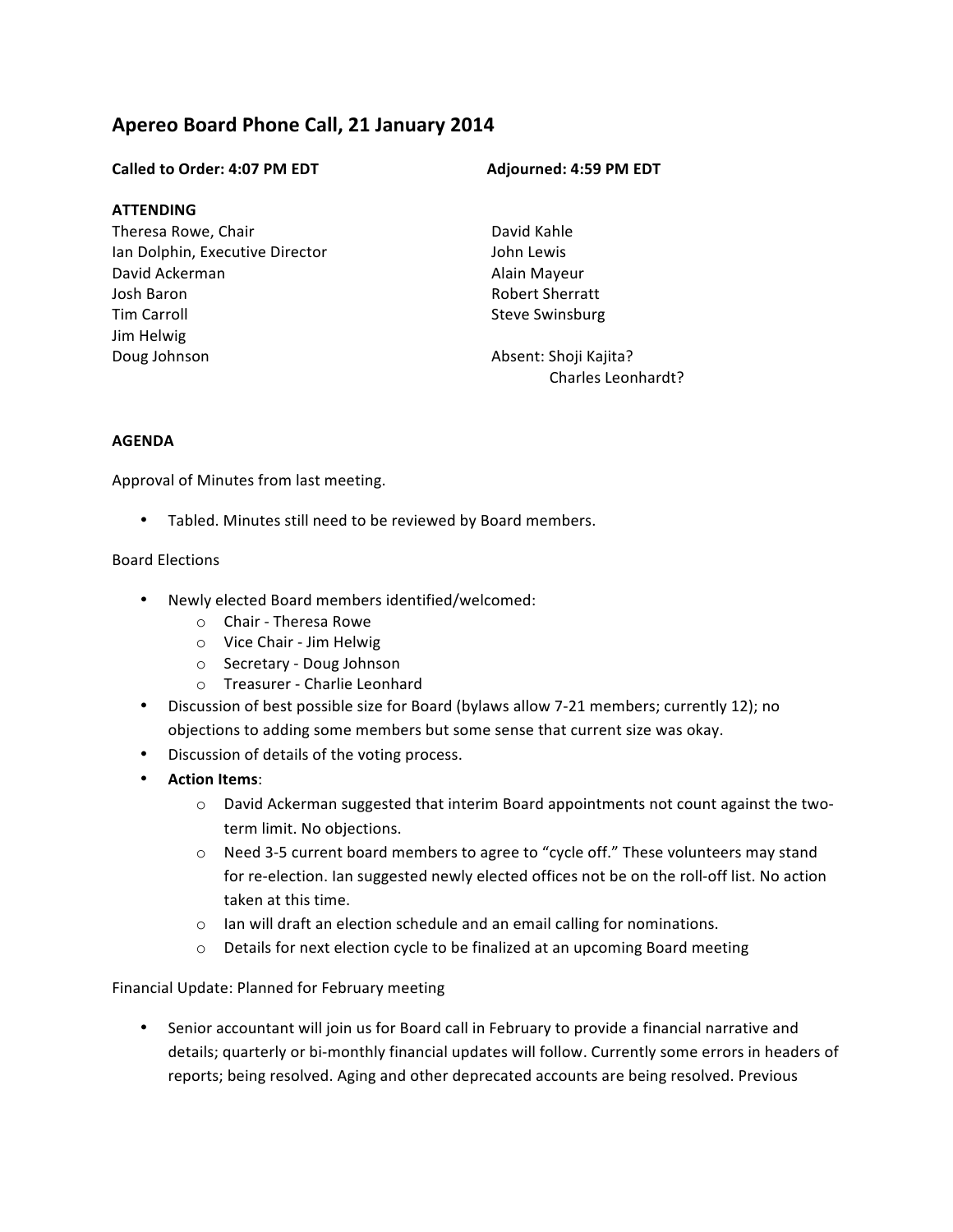problems with OAE budget have been resolved. Membership renewals running a little late due to overlapping responsibilities with conference planning.

- General discussion of some questions about process of merging Jasig and Sakai accounts and resolution of some lack of clarity/confusion during handover period. All issues resolved at this time.
- Budget Planning. Data should be complete late this week; process beginning with financial advisors.
- Performance Goals. Discussion of best mechanism for establishing ED goals. Issue of additional position to address Ian's frenetic travel schedule discussed but no action taken yet (see below).
- **Action item**: Ian shall draw up a draft set of performance goals; these shall be a topic of conversation for the next meeting. Theresa will approve the final set of goals.

# Upcoming events

- Apereo Camp. 38 registered attendees out of anticipated +/-50.
- Open Apereo North America. Call for proposals is out.
- The ESUP-Portail Consortium and the Apereo Foundation 6 Feb and 7 Feb 2014, respectively, on the campus of the Paris Descartes University (France).

Other events that merit a Board presence:

- Apereo Web Development Conference (proposed for Spring)
- Apereo Europe
- Apereo Mexico
- Apereo Japan
- Apereo South Africa
- Educause National (Obiter dictum: I will be attending. dfj)

# Project News

- Incubation Incubation working group is ramping up; mentors being assigned to projects. A number of programs entering incubation.
	- $\circ$  First mentor training conducted last week.
	- $\circ$  Opencast is in final stages of Incubation application
	- $\circ$  UniTime is entering incubation process; this will affiliate a number of potential new member institutions. Issue with UniTime application related to current GPL licensing; however, they are willing to change to Apache licensing
		- Question about who holds the current GPL license: Purdue
		- Discussion of possible membership of institutions using the software. Membership not currently required; no demand to make this a requirement.
	- **Action Item**: No objection from board to UniTime moving forward; however another institutional sponsor is needed.

# Additional Position Discussion

- Ian's current travel schedule not really sustainable.
- Adding an additional staff member is primarily a budget issue. Chicken-egg issue: budget for staff not really available; but the new position may be important for generating additional revenue.